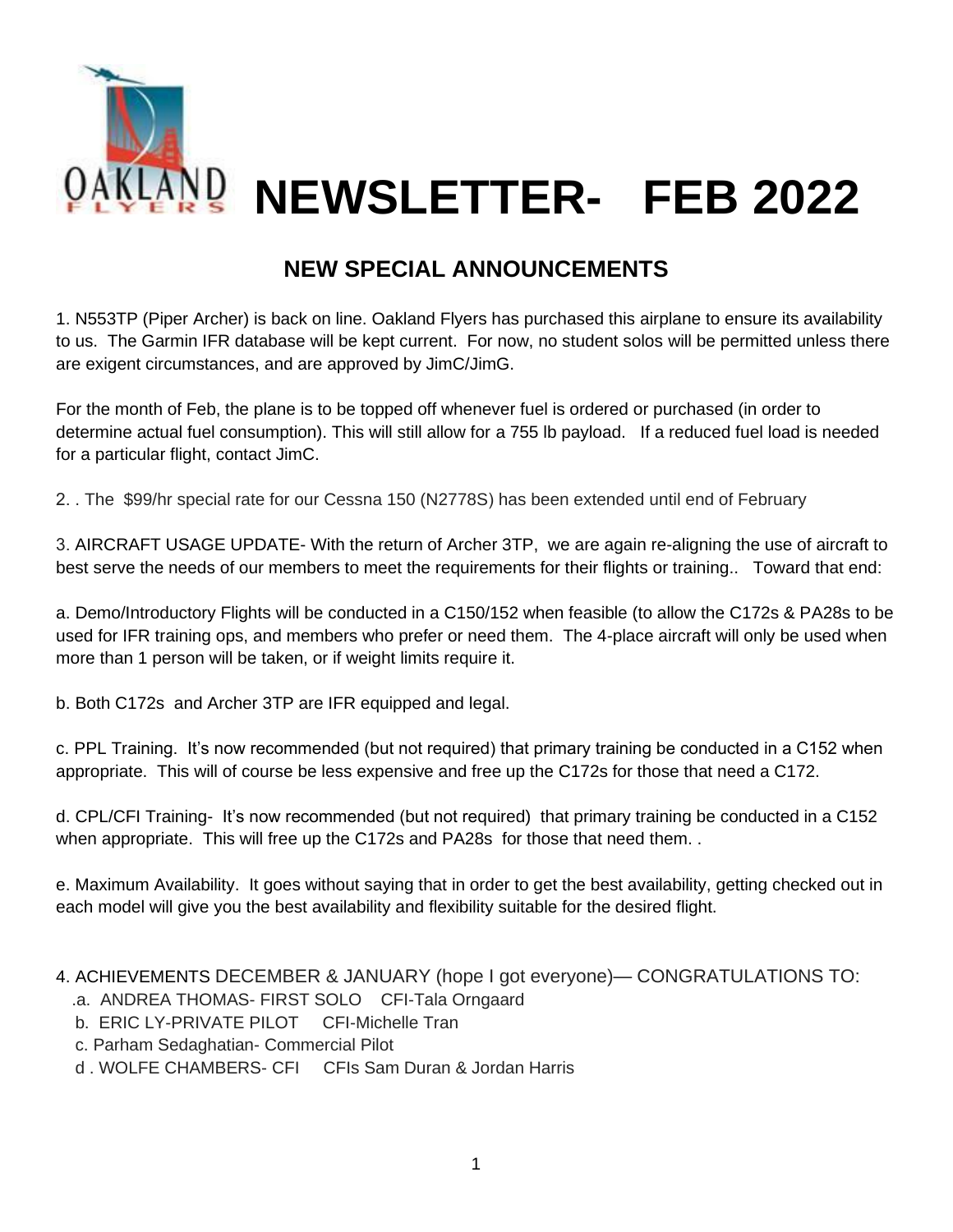- 5. TWO NEW CFIs– We added two more CFIs to our staff.
	- a. Kengo Kato (AP/CFI CFII MEI, A&P). Kengo has been a CFI and mechanic for at least 6 years at another bay area flight school and is currently flying for a major airline.
	- b. Wolfe Chambers (CFI). Wolfe is one of two of our home-grown CFIs (he earned all of his certificates at Oakland Flyers. He is now starting on his career, and will make a great instructor. (Note the other home grown CFI is Oleksii)

6 BADGE AUDIT- The Port of Oakland badge audit is still on-going. If you have not swiped your badge as required (see gage 3) you need to go into the Badge office by Feb 17 and present your badge. Failure to do so will result in losing your \$500 badge deposit (imposed by the port). If you have any questions or problems complying, contact Jim Gray.

7. RENTERS INSURANCE POLICIES- There have been several instances where members have purchased renters insurance but failed to get the right coverage that is required. The providers list the property damage to non-owned aircraft as "optional" coverage. This is actually the coverage that is needed, and that members think they are purchasing. See the Renters Insurance memo that is posted in the office and on our website, or contact JimC for more information.

8. DOCUMENTS ON OUR WEBSITE- We have posted .pdf files several documents on our website [\(www.oaklandflyers.com\)](http://www.oaklandflyers.com/). These documents include Policies & Memos, Reference docs, POHs/AFMs,Owners manuals, Supplements, Avionics guides, and past newsletters.

9. DISPATCHERS WANTED: While our staff CFIs usually work the dispatch desk, some of them elect to arrange for other interested persons to cover their 4-hour desk shifts for them in exchange for some kind of compensation or benefit. If anyone's interested in an arrangement like this contact JimC or JimG.

10. ACCOUNTANT- Do we have any members that are CPAs well versed in aircraft purchasing, leaseback, and related tax issues? We occasionally have use for, or requests for referrals for these services.

11. FUELING AT OTHER AIRPORTS. Keeping fuel costs down will help us by not having to raise rental rates due to fuel costs. If you go to other airports that have cheap fuel, go ahead and top off if convenient. If Self-Serve is available at the airport, please use that option since it will likely be less expensive.

When fueling at other airports, remember to consult the approved airport / FBO list found in the dispatch book. If its not approved, purchase only enough fuel as needed for return plus 1 hour reserve (do not top off). Those not in compliance may be charged the difference between our cost (\$5.81) and the cost of fuel purchased.

Also, remember to turn in the receipt to JimC or attach to the dispatch slip for reimbursement (don't apply the credit to the flight charge). REMINDER- We haven't been charging the difference between our cost and submitted cost. However starting FEB 1 we will start doing so (unless exigent circumstances exits as approved by JG/JC).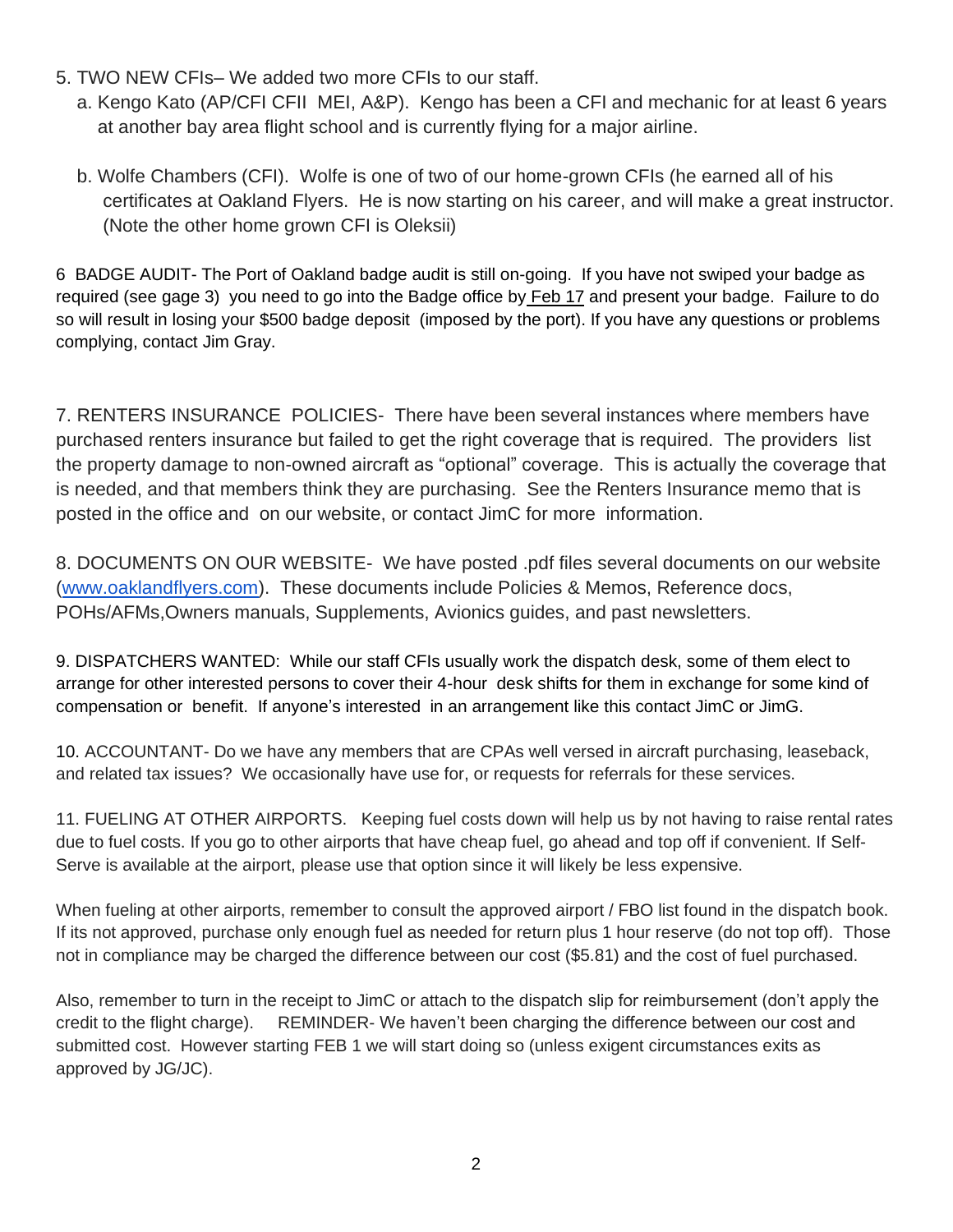12. RAMP BOX OIL LOG: When removing oil from the ramp box, please enter that into the log that's on a clipboard in the box, and, notify dispatch. As a reminder there should always be 2 quarts of spare oil in each plane. Notify dispatch when using a quart so that it can be replenished. The oil in the box is to be used only in cases where there is no oil in the plane. Also, do not remove oil from other planes (this screws up accounting).

13. ELECTRICALLY ACTIVATED HOBBS METERS: N2778S, N7310G, N35469- It has recently come to our attention that some of our aircraft have hobbs meters that are activated anytime the Master Switch is on. This is because when these aircraft were manufactured (in the 60's) an oil-pressure master switch was an option that many original purchasers did not want to pay for. We will be looking into installing oil-pressure activated switches in cases where there is availability and the cost is reasonable.. In the mean time, plan your preflights and post-flights accordingly. Note that if a master swtitch is left on, the last person using the aircraft will likely be charged for the elapsed hobbs time.

14. CHECKING LIGHTS ON PRE-FLIGHT– Despite being on our checklists, it's really not necessary to check all of the lights on every pre-flight inspection when the flight is going to be conducted in the day time. Checking the lights multiple times a day shortens the life of the bulbs Given that some of the airplanes have electrically operated hobbs meters, unnecessarily checking the lights may add to your cost.

The only lights that are required in the day time are the anti-collision lights (beacon & strobes). Obviously if pre-flighting the plane for a night flight, or, if it's likely to be flown that night, it is appropriate to check the lights.

Going forward, it will be policy that for day-time flights, the lights should be only be checked on the first flight of the day. As a side note, when checking the lights, check the interior lights and make sure that they have been turned off.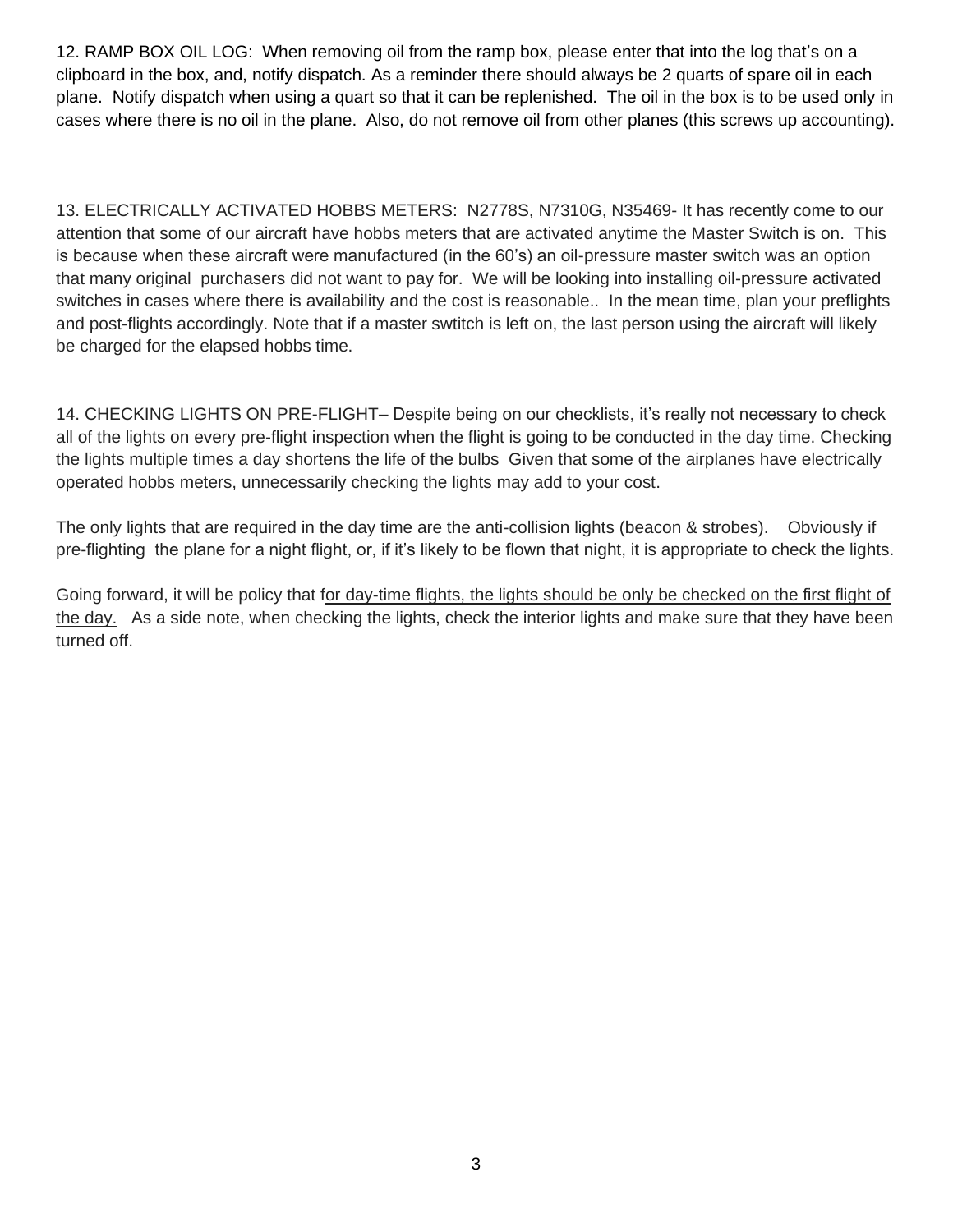# **REMINDERS FROM LAST NEWSLETTER**

### *FOR THE BENEFIT OF NEW MEMBERS, OR MEMBERS WHO DID NOT SEE OUR LAST NEWSLETTER*

1. AOPA FLIGHT TRAINING SCHOLARSHIPS- AOPA is offering several scholarships aimed at different types of students. These scholarships all have separate application deadlines. Information on these scholarships are posted in the office. Check out AOPA's website for details. https://www.aopa.org/training-andsafety/students/flight-training-scholarships

2. FACEBOOK PAGE- For those that may not know, we do have a FACEBOOK page.

#### **TRAINING TIPS**

1. IFR TRAINING-Now is the time to start working on an Instrument Rating. Using our "Sim" (actually an Aviation Training Device) will significantly reduce the time and expense, and offers a better and more efficient training environment. Contact JimC for details and a free demo.

2. SAFETY PILOTS- Using or becoming a safety pilot is another good way to reduce the cost of an instrument rating, and, building the required instrument time. We have a sign-up sheet (actually a shared Google doc) for those wanting or wanting to be safety pilots. Contact Dispatch or JimC for info or to be added.

3. GROUNDED FOR WEATHER?- On days when weather makes flight training impractical, you should plan on doing a ground lesson rather than canceling altogether. There are plenty of topics that need to be covered sooner or later. You might as well use the time wisely since you already have an instructor booked.

#### **OPERATIONS / PROCEDURES** -

1. ASSIGNED PARKING SPOTS- Parking spots are now assigned for most of our aircraft and posted on the fence. If an aircraft has no assigned spot, it is to parked in the open ramp area from which it came (not in an assigned spot).

3. RENTERS INSURANCE- Just a reminder that the club rules require that all renters acting as PIC (including students who are flying solo) are required to have current Renters Insurance. The minimum coverage for aircraft damage is \$1000 (for the deductible) . We will start strictly enforcing this rule on Jan 1. Members who do not have a current insurance coverage on file will not be permitted to rent an aircraft without an instructor. See the memo "Renters Insurance" for details and a comparison of providers. Contact JimC if you have any questions after reading the memo.

4.TRASH- Trash in the planes continues to be an on-going problem. Please, Please, Please remove any trash (including empty oil cans) from the plane (yours or not). Also, Do Not put trash in the back oil trash bin on the ramp. That is for Oil cans only. (I don't appreciate having to separate the cans and general trash.) There are trash cans in Signature to deposit trash. Also, please don't throw trash on the ramp.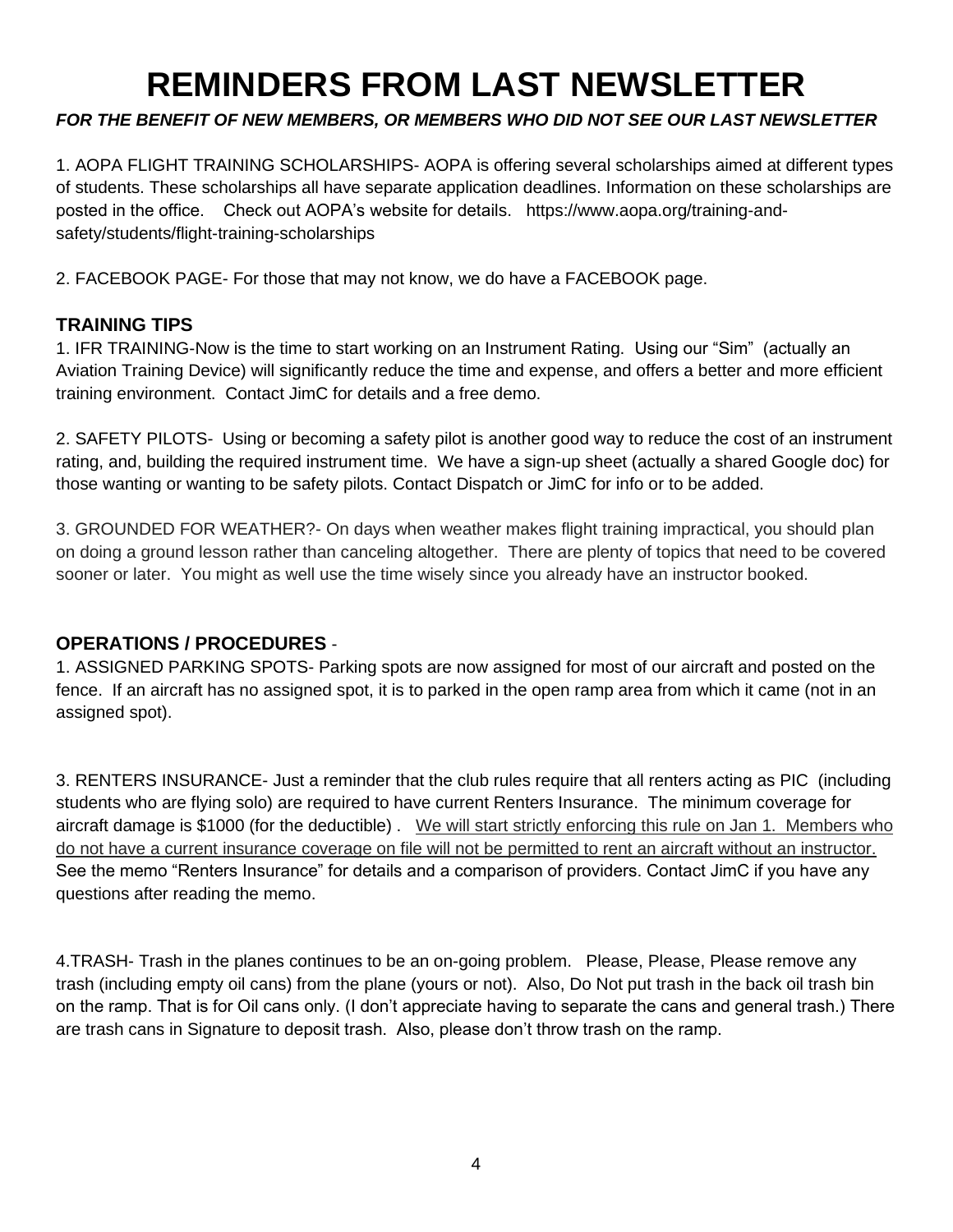5. LATE CANCELLATIONS- As has been the subject of past club-wide emails, last-minute / late cancellations continues to be an on-going problem. We have a limited number of aircraft available. These cancellations: a. Deprives the use of an airplane by other members (most of whom are trying to achieve training objectives) ;

- b. Negatively impacts the revenue generated for the aircraft owners (which is needed to cover the plane's expenses and justify the airplane being made available for rental.
- c. Negatively impacts our CFI's income (either as a results of student's cancellation, or from the aircraft not being available for another student)
- d. Income for OF to cover its operating expenses.

Effective Jan 1st, we will instituting the following as it relates to cancellation with less than 24 hours notice: (1) All cancellations must have the option *"I want to enter my own reason"* selected. Then a detailed

- explanation for the cancellation must be entered. Failure to adequately enter a reason will result in cancellation fee being charged after one warning issued.
- (2) All weather related cancellations must specify the weather conditions that exist or are expected to exist.
- (3) All maintenance related cancellation must specify the mx issue.
- (4) For cancellations for reasons other than weather or maintenance (such as illness, change in plans, work, emergencies ect), members will be allowed 1 late cancellation per calendar month in which no cancellation fee will be charged.
- (5) Cancellation Fees of \$50 will be earmarked for our "social / party" fund. The balance of this fund (and possibly the "contributors") will be posted.
- (6) Management reserves the right to reject reasons for cancellations.
- (7) No shows will be charged a cancellation fee.
- (8) Excessive cancellations (as deemed by management) will result in on-line scheduling ability to be blocked
- (9) Cancellations made by staff are not subject to cancellation fees.

#### **OWNER'S CORNER**

.

#### *JIM GRAY-(jimgray4u@aol.com)*

1. LEASEBACKS WANTED- We are always looking for additional leaseback aircraft. Contact Jim C or myself if you may be interested in purchasing an aircraft for leaseback.

2. FROM DEBBIE (OUR BOOKKEEPER)- Please,Please Please, Please…… completely, neatly and correctly fill in the dispatch sheets and blue cards (hobbs sheets). It's no fun having to waste time and energy trying to track down *who* flew *which* airplane on *what* date, or resolve incorrect hobbs numbers. As a suggestion, it's always good to take a pic of the beginning and ending hobb in case a discrepancy or question arises later. Thanks